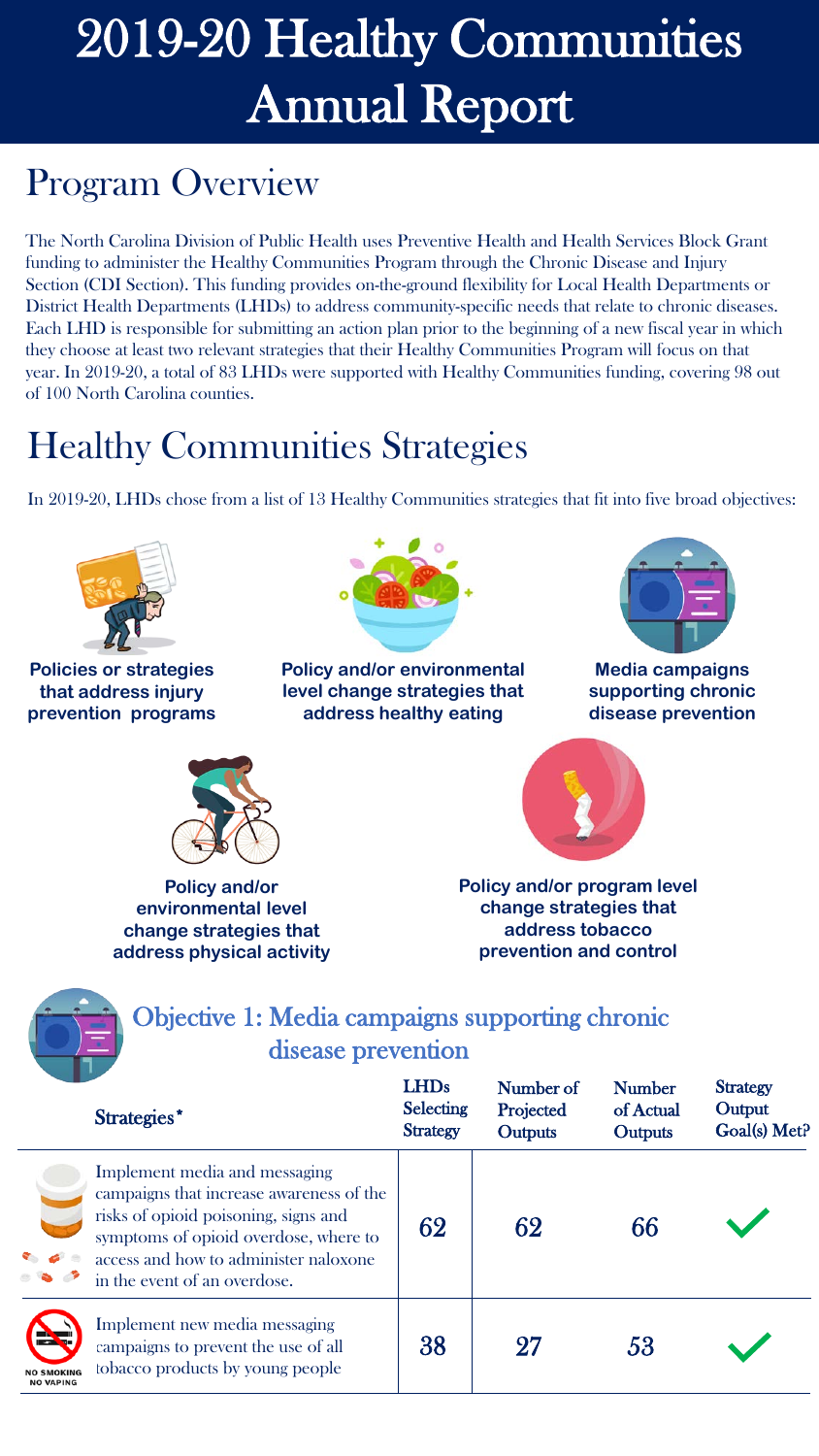Objective 2: Policy and/or environmental changes that address tobacco prevention and control

| <b>Strategies</b>                                                                                                                                                                                                                                    | <b>LHDs</b><br><b>Selecting</b><br><b>Strategy</b> | Number of<br>Projected<br><b>Outputs</b> | <b>Number</b><br>of Actual<br><b>Outputs</b> | <b>Strategy</b><br>Output<br>Goal(s) Met? |
|------------------------------------------------------------------------------------------------------------------------------------------------------------------------------------------------------------------------------------------------------|----------------------------------------------------|------------------------------------------|----------------------------------------------|-------------------------------------------|
| Increase the number of new 100%<br>smoke-free OR smoke-free/e-<br>cigarette-free OR tobacco-free policies<br>covering government buildings,<br>government grounds, indoor public<br>places, parks and recreation areas, or<br>colleges/universities. | 16                                                 | 15                                       |                                              |                                           |
| Increase the number of multi-unit<br>housing complexes with new smoke-<br>free OR smoke-free/e-cigarette-free<br>policies covering all indoor spaces and<br>balconies, patios and porches.                                                           | $\overline{3}$                                     |                                          | 3                                            |                                           |
| Increase the number of new technical<br>assistance opportunities in support of<br>100% Tobacco Free Schools<br>compliance.                                                                                                                           | 25                                                 | 52                                       | 121                                          |                                           |



#### Objective 3: Policies or strategies that address injury

#### prevention programs

| <b>Strategies</b>                                                                                                                                                                       | <b>LHDs</b><br><b>Selecting</b><br><b>Strategy</b> | Number of<br>Projected<br><b>Outputs</b> | <b>Number</b><br>of Actual<br>Outputs | <b>Strategy</b><br>Output<br>Goal(s) Met? |
|-----------------------------------------------------------------------------------------------------------------------------------------------------------------------------------------|----------------------------------------------------|------------------------------------------|---------------------------------------|-------------------------------------------|
| Increase the number of gatekeeper<br>training sessions for suicide<br>prevention* using ASIST, QPR or<br>Mental Health First Aid, and/or<br>suicide prevention policies or<br>programs. | 20                                                 | 25                                       | 43**                                  |                                           |

\*980 individuals received ASIST , MHFA or QPR suicide prevention training in 2019-20. \*\*Reflects 38 individual gatekeeper training sessions and 5 suicide prevention programs/policies adopted

|                                                                                                                 | Increase the number of syringe<br>exchange programs (SEP) and the<br>number of partner organizations <sup>****</sup><br>providing referrals to existing SEPs. |  |  |  |  |  |
|-----------------------------------------------------------------------------------------------------------------|---------------------------------------------------------------------------------------------------------------------------------------------------------------|--|--|--|--|--|
| ***Counties addressing this strategy enlisted 56 partner organizations to provide referrals to evisting $SFP_c$ |                                                                                                                                                               |  |  |  |  |  |

| ***Counties addressing this strategy enlisted 56 partner organizations to provide referrals to existing SEPs. |  |  |
|---------------------------------------------------------------------------------------------------------------|--|--|
|                                                                                                               |  |  |

|  |  | Implement community violence<br>prevention plans that address shared<br>risk and protective factors. |  |  |  |  |  |
|--|--|------------------------------------------------------------------------------------------------------|--|--|--|--|--|
|--|--|------------------------------------------------------------------------------------------------------|--|--|--|--|--|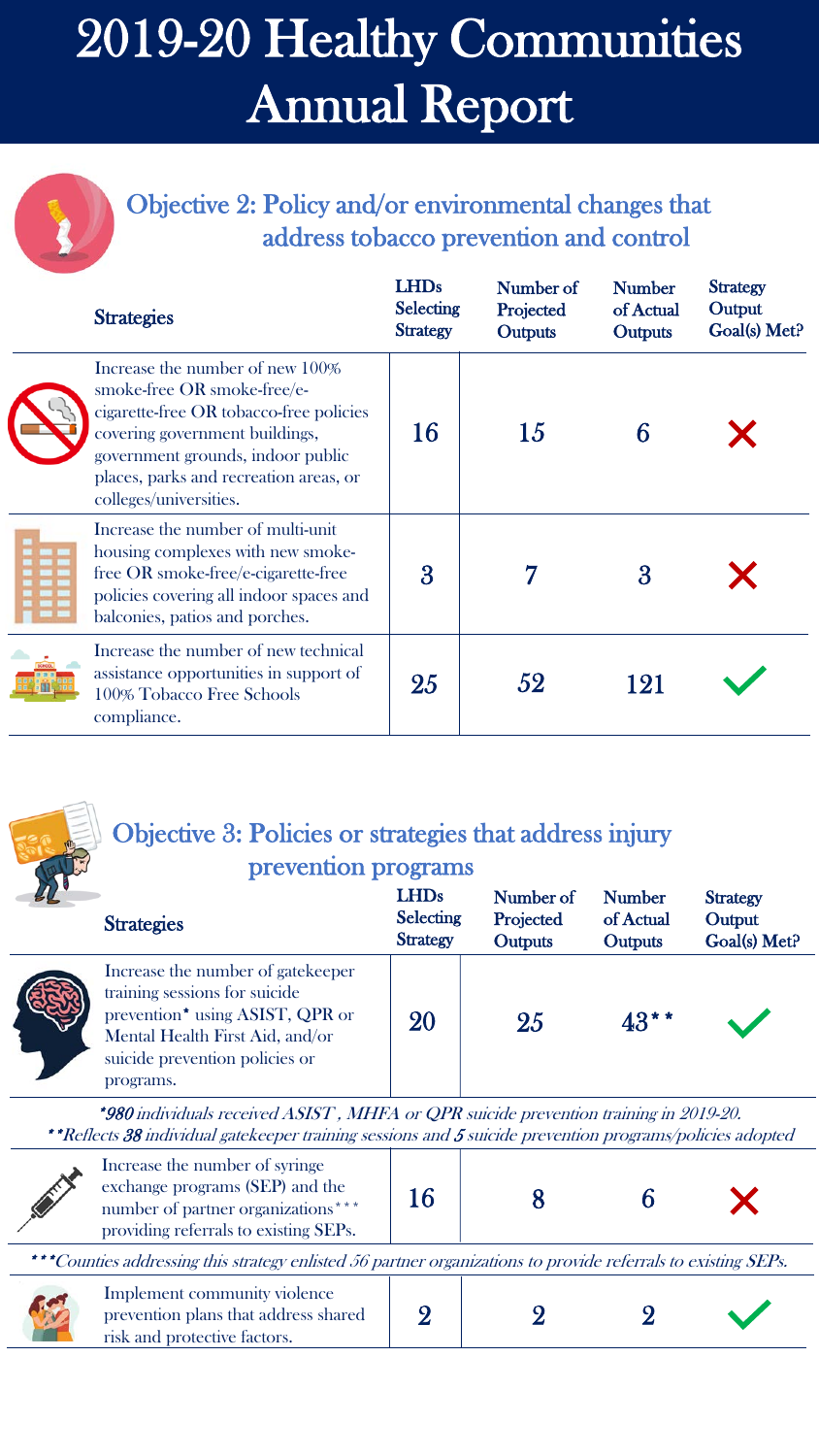#### **Primerish**: Objective 4: Policy and environmental changes that address healthy eating

|  | <b>Strategies</b>                                                                                                                                                                                                                                                                                                                                | <b>LHDs</b><br><b>Selecting</b><br><b>Strategy</b> | Number of<br>Projected<br>Outputs | <b>Number</b><br>of Actual<br>Outputs | <b>Strategy</b><br>Output<br>Goal(s) Met? |
|--|--------------------------------------------------------------------------------------------------------------------------------------------------------------------------------------------------------------------------------------------------------------------------------------------------------------------------------------------------|----------------------------------------------------|-----------------------------------|---------------------------------------|-------------------------------------------|
|  | Increase the number of:<br>A) Community venues or<br>organizations completing the Food<br>Service Guidelines assessment.                                                                                                                                                                                                                         |                                                    | 16                                |                                       |                                           |
|  | B) New policies adopted by<br>community venues or organizations<br>that require healthy food and<br>beverage options.                                                                                                                                                                                                                            | 10                                                 | 14                                | 4                                     |                                           |
|  | Increase the number of facilities<br>achieving NC Maternity Care<br><b>Breastfeeding Friendly Designation,</b><br>Mother Baby Award for Outpatient<br><b>Healthcare Clinics, NC Breastfeeding</b><br>Friendly Childcare Designation,<br><b>Breastfeeding Friendly Workplaces</b><br>Award, or Breastfeeding Friendly<br><b>Businesses Award.</b> | 19                                                 | 19                                | 41                                    |                                           |
|  | Increase the number of:<br>A) Existing retail venues that meet at<br>least two additional required<br>components of the NC Healthy Food<br>Retail Designation.                                                                                                                                                                                   | 6                                                  | 8                                 | $\overline{5}$                        |                                           |
|  | B) New retail venues that meet<br>100% of required components of<br>the NC Healthy Food Retail<br>Designation.                                                                                                                                                                                                                                   |                                                    |                                   | 3                                     |                                           |
|  | Increase the number of:<br>A) New community venues providing<br>access to healthy foods.                                                                                                                                                                                                                                                         |                                                    |                                   |                                       |                                           |
|  | B) Existing community venues<br>providing enhanced access to<br>healthy foods.                                                                                                                                                                                                                                                                   | 4                                                  | 6                                 | 18                                    |                                           |



**CONTRACTOR** 

## Objective 5: Policies or strategies that address physical activity

| SOV         |                                                                                                                       | <b>LHDs</b>                         | Number of            | <b>Number</b>        | <b>Strategy</b>        |
|-------------|-----------------------------------------------------------------------------------------------------------------------|-------------------------------------|----------------------|----------------------|------------------------|
|             | <b>Strategies</b>                                                                                                     | <b>Selecting</b><br><b>Strategy</b> | Projected<br>Outputs | of Actual<br>Outputs | Output<br>Goal(s) Met? |
| e de<br>Lit | Increase the number of:<br>A) New or existing jurisdiction-wide<br>plans with active transportation goals<br>adopted. |                                     |                      |                      |                        |
|             | B) Active transportation goals in<br>existing jurisdiction-wide plans<br>implemented.                                 | 18                                  |                      |                      |                        |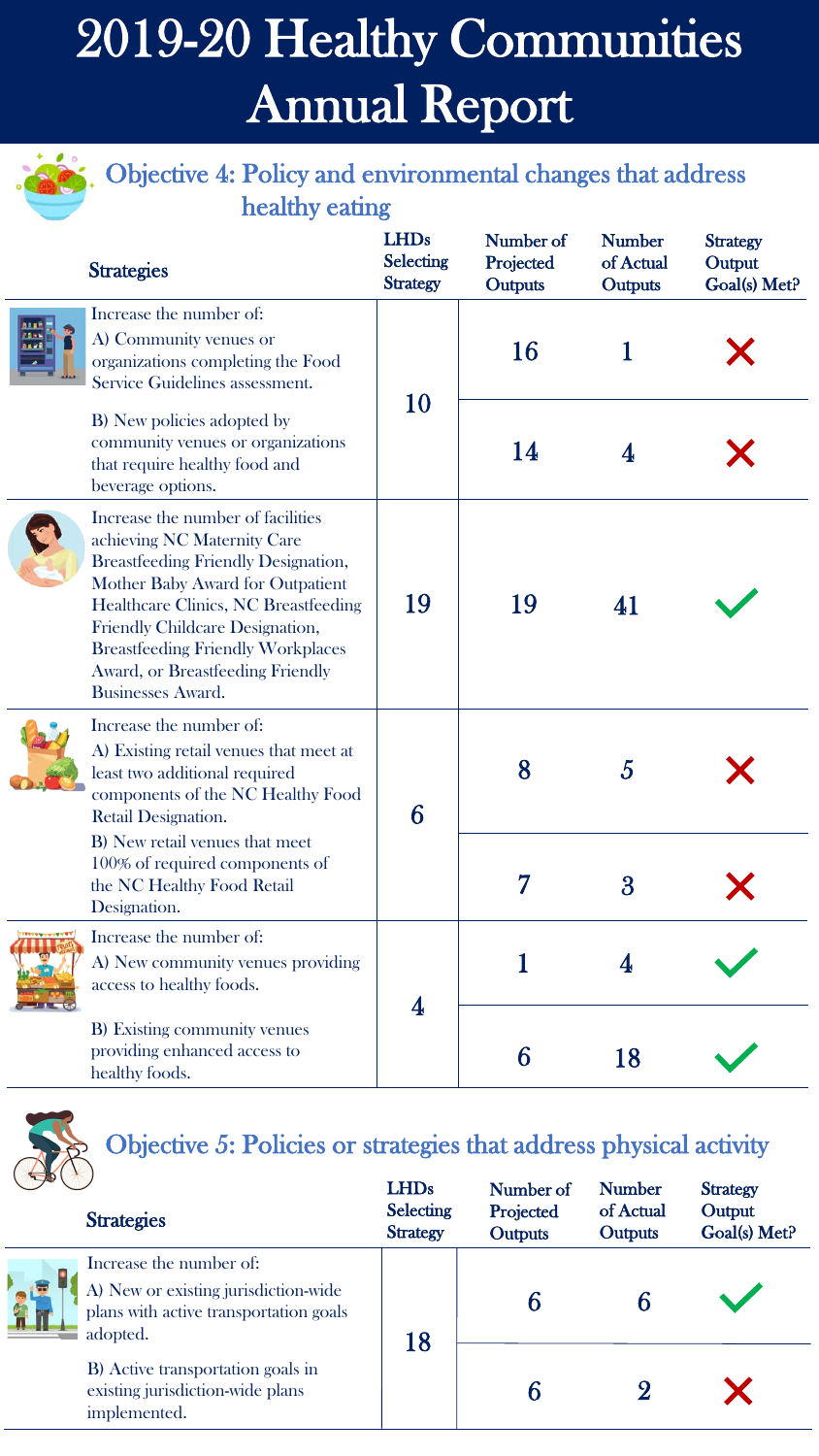### Covid-19 Response and Healthy Communities

In the last quarter of 2019/2020, the Novel-Coronavirus of 2019 (Covid-19) upended the traditional implementation of Healthy Communities (HC) efforts across the state as local health departments/districts (LHD) adopted an "all hands on deck" approach to addressing the pandemic as it began affecting their counties/districts in earnest. In response to shifting priorities, state program staff surveyed local program coordinators in June 2020 to determine the level to which Covid-19 relief efforts had become part of their day-to-day workload. Highlights from the survey include:



Despite Covid-19 relief efforts commanding so much time and energy, HC coordinators have found ways to integrate Covid-19 prevention education into the implementation of HC strategies, particularly through social media outlets. Below are just a few examples showing how LHDs combined Covid-19 relief efforts with HC strategies by increasing their social media presence.

#### Guilford County Department of Public Health increased its social

media presence by integrating Covid-19 education into media messages related to HC strategies. Examples of their messaging included social distancing and Active Transportation, Breastfeeding during Covid-19, and quitting smoking during Covid-19 using The Big Quit campaign.



highlighting ways to cope with stress during times of social isolation. They also used social media to run ads for The Big Quit campaign, which encouraged smokers to use the stay-at-home order as an opportunity to quit smoking for good.

Dare County Health Department

implemented a Mental Health Awareness month campaign through Facebook and radio ads, as well as a tobacco education initiative around the additional health concerns associated with smoking during Covid-19.